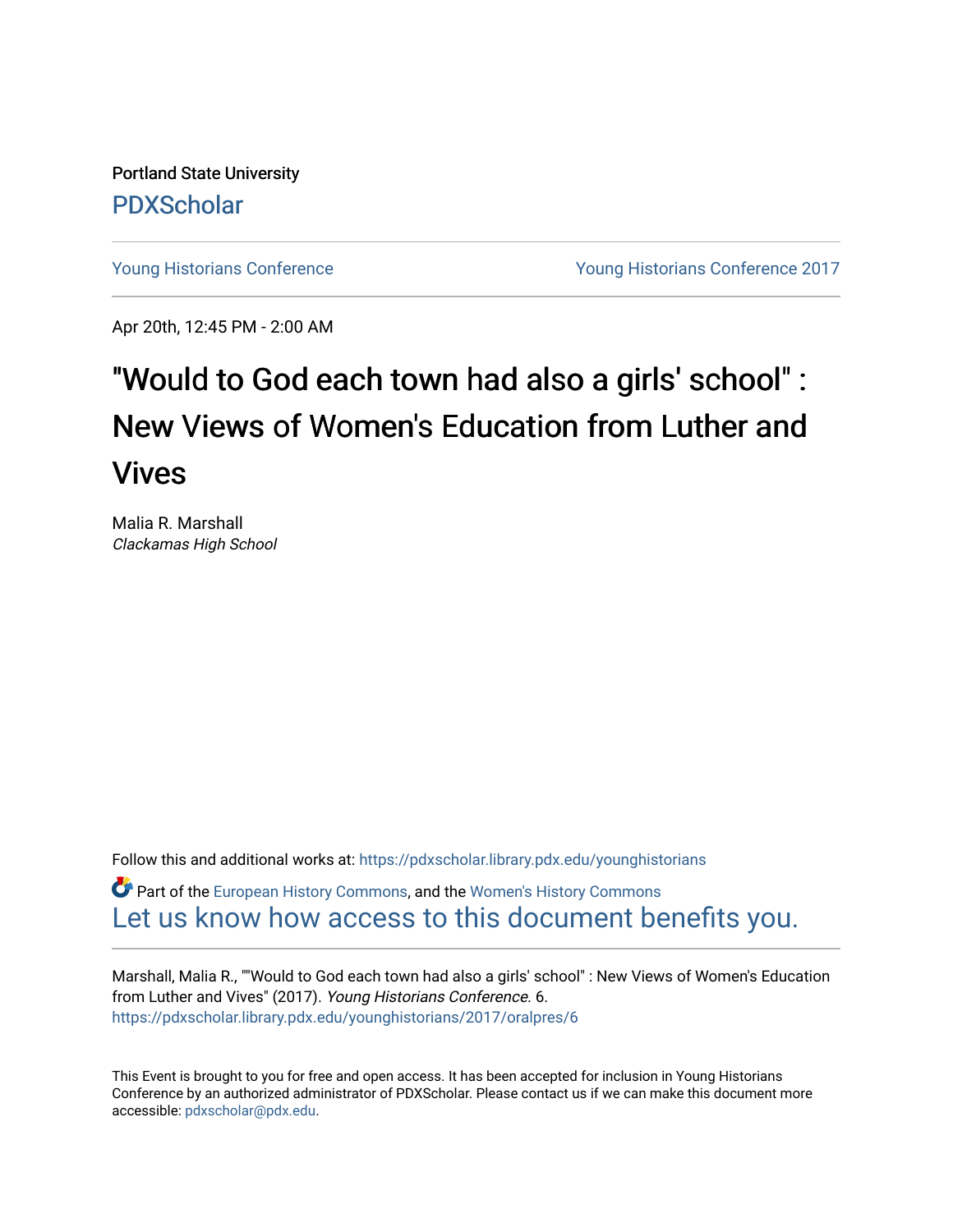## "WOULD TO GOD EACH TOWN HAD ALSO A GIRLS' SCHOOL:" NEW VIEWS OF WOMEN'S EDUCATION FROM LUTHER AND VIVES

Malia Marshall

April 20, 2017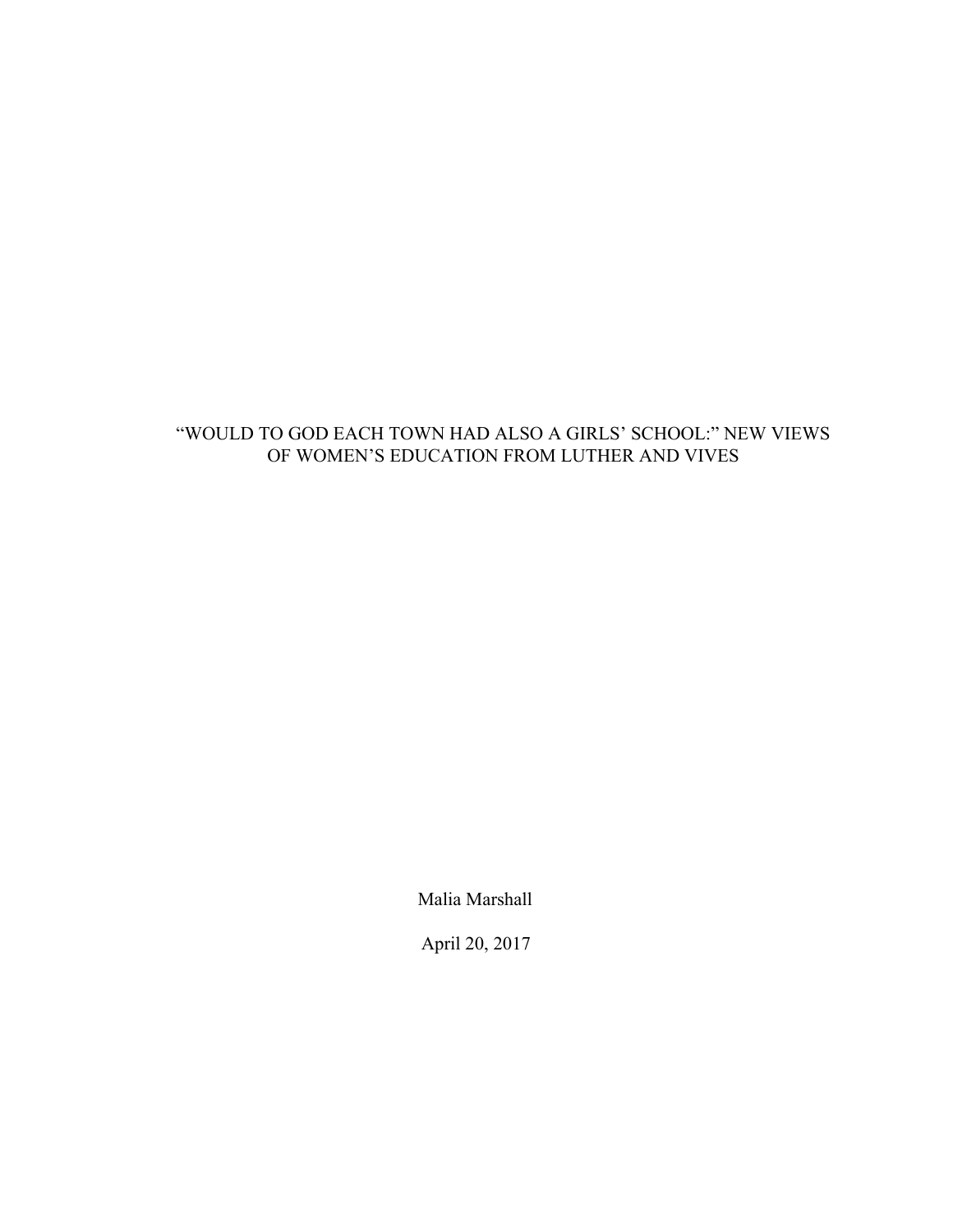In the beginning of the biblical narrative, after Eve offers the fruit of the tree of the knowledge of good and evil to Adam, God punishes women and says, "I will greatly increase your pains in childbearing; with pain you will give birth to children. Your desire will be for your husband, and *he will rule over you*."<sup>1</sup> For thousands of years, verses such as these were cited by Catholic leaders as reasons to not educate women. There was no reason to educate women if males were meant to be the dominant sex in society. This view of women's education began to change from 1400-1550 during the rise of humanism and the Protestant Reformation. While both humanists and Martin Luther confronted the widely held, misogynistic ideas about women in support of girls' education, Luther separated himself from the humanist educators by suggesting that both women and men needed to be biblically educated for their salvations, thus advocating for the basic education of women and laying a positive groundwork for the future spread of women's education out of spiritual necessity.

Except in rare circumstances, the education of women virtually didn't exist before  $1400<sup>2</sup>$ . Even after this point, only the daughters of nobility were educated. In early modern Europe, the majority of the daughters of laymen never even reached basic literacy. Men did not see any point in educating their daughters when their only future roles were domestic, as wives and mothers.<sup>3</sup> One of the only ways that women could be educated in medieval times was if they joined a convent. Education of women was seen as a threat to chastity. If a woman was educated and she

 $1$  Gen. 3:16 NIV.

<sup>2</sup> Victoria L. Mondelli, "Female Learning in Early Modern Europe: Advocates and Institutions" (PhD diss., City University of New York, 2009), 1.

<sup>3</sup> Merry E. Wiesner-Hanks, *Women and Gender in Early Modern Europe* (New York, NY: Cambridge University Press, 2008), 143-145.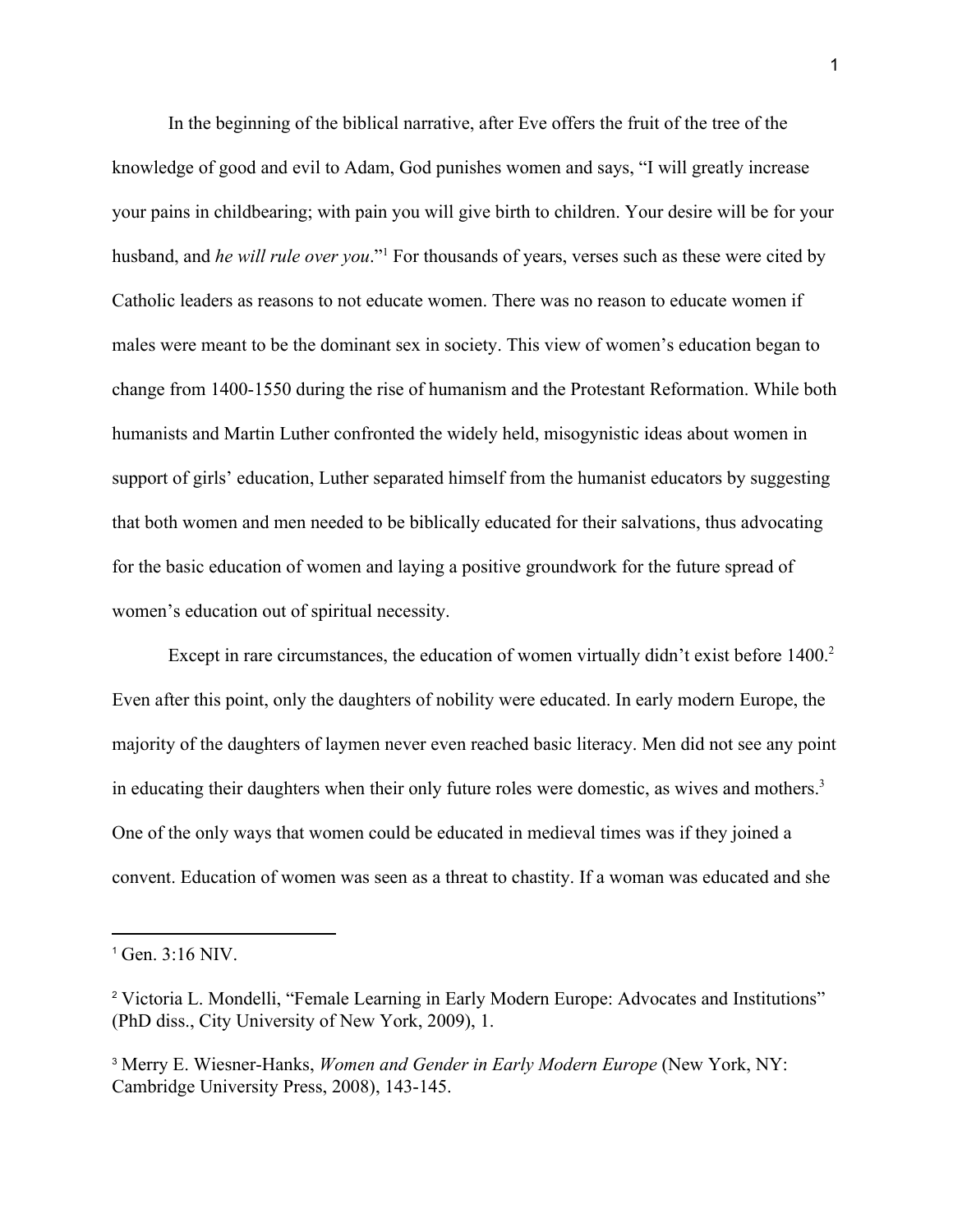began to speak out more, she could threaten her chastity. Most men even doubted that women were capable of advanced learning, and they thought that reason was a solely masculine quality.<sup>4</sup> The education of women began when intellectuals made the case that women were capable of rational thought like men and that they possessed the same human characteristics; thus, they could and should be educated.<sup>5</sup> Because of his religious beliefs, Luther also fell into that category.

Luther believed that everyone could understand God's word and earn their own salvation without the need for priests. He called this a "priesthood of believers." This theological belief was at the core of the Protestant Reformation's separation from the Catholic Church.<sup>6</sup> Luther also believed that all people needed knowledge of Scripture so they could understand their salvation. He believed every person needed to read the Bible for himself. Finally, he also believed that "women were created by God and could be saved through faith; spiritually, women and men were equal. In every other respect, however, women were to be subordinate to men. Women's subjection was inherent in their very being and was present from creation."<sup>7</sup>

Humanist intellectuals were the other main proponents of female education in early modern Europe, besides Luther. Humanism was an intellectual movement that started in Italy. It admired classical works from Ancient Greece and Rome because of their content and style. Thus,

<sup>4</sup> Wiesner-Hanks, *Women and Gender*, 151.

<sup>5</sup> Mondelli, *Female Learning,* 1.

<sup>6</sup> Mortimer Chambers (et. al), "Reformations in Religion" in *The Western Experience* (New York City, NY: McGraw-Hill College, 1999), 441.

<sup>7</sup> Wiesner-Hanks, *Women and Gender,* 31.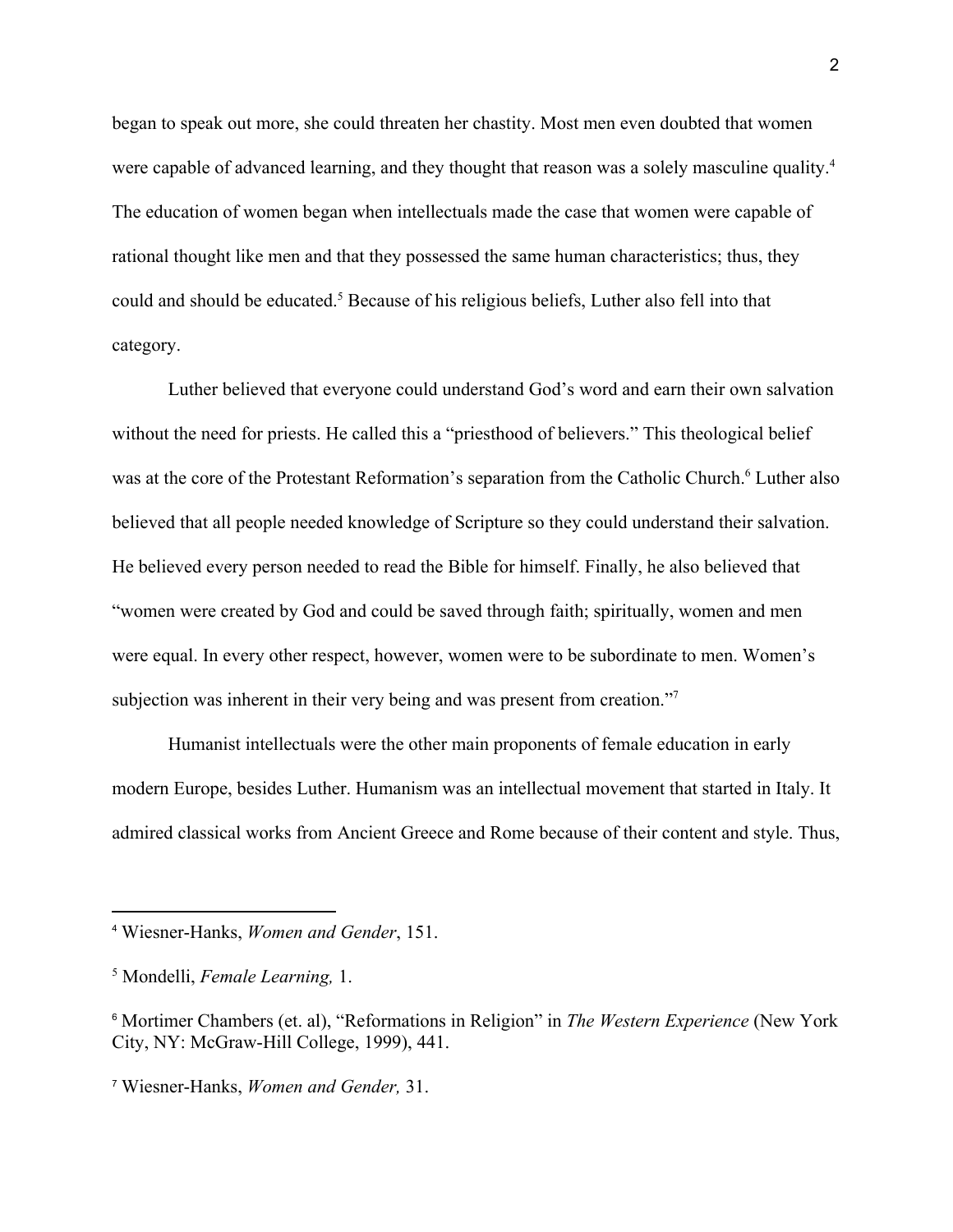humanists thought classical literature was the best type of learning for education. They believed that education in the classics prepared students well for political careers.<sup>8</sup> One famous humanist educator who was influential at the same time as Luther was Juan Luis Vives, who wrote *The Education of a Christian Woman* for Princess Mary Tudor in 1523. This guide to education embodies the ideas of the humanist movement on female education.

Humanist Juan Luis Vives believed education was necessary because it was a tool to guard the chastity of women. Education for women was not as much about education as it was about virtue. Vives was a staunch supporter of humanist education for females because he believed it influenced them to live moral lives. In *The Education of a Christian Woman* he wrote: "The woman who has learned to make these and similar reflections either through instinctive virtue, innate intelligence, or through her reading will never bring herself to commit any vile act, for her mind will have been strengthened and imbued with holy counsels."<sup>9</sup> Vives believed that reading and education would not just educate women, but also, more importantly, serve the purpose of developing virtue. He also defended the education of women when he wrote that it would guard their chastity: "... in the education of a woman, the principal and, I might almost say, the only concern should be the preservation of chastity."<sup>10</sup> Vives believed the main point of education should be to guard chastity. While it may seem like Vives is saying that education is meant to keep women under submission to men, and so really not helpful to women, this belief

<sup>8</sup> Wiesner-Hanks, *Women and Gender,* 151.

<sup>9</sup> Juan Luis Vives, *The Other Voice in Modern Europe: The Education of a Christian Woman: A Sixteenth Century Manual,* trans. Charles Fantazzi (Chicago: Chicago University Press, 2007), 65.

<sup>10</sup> Ibid., 71.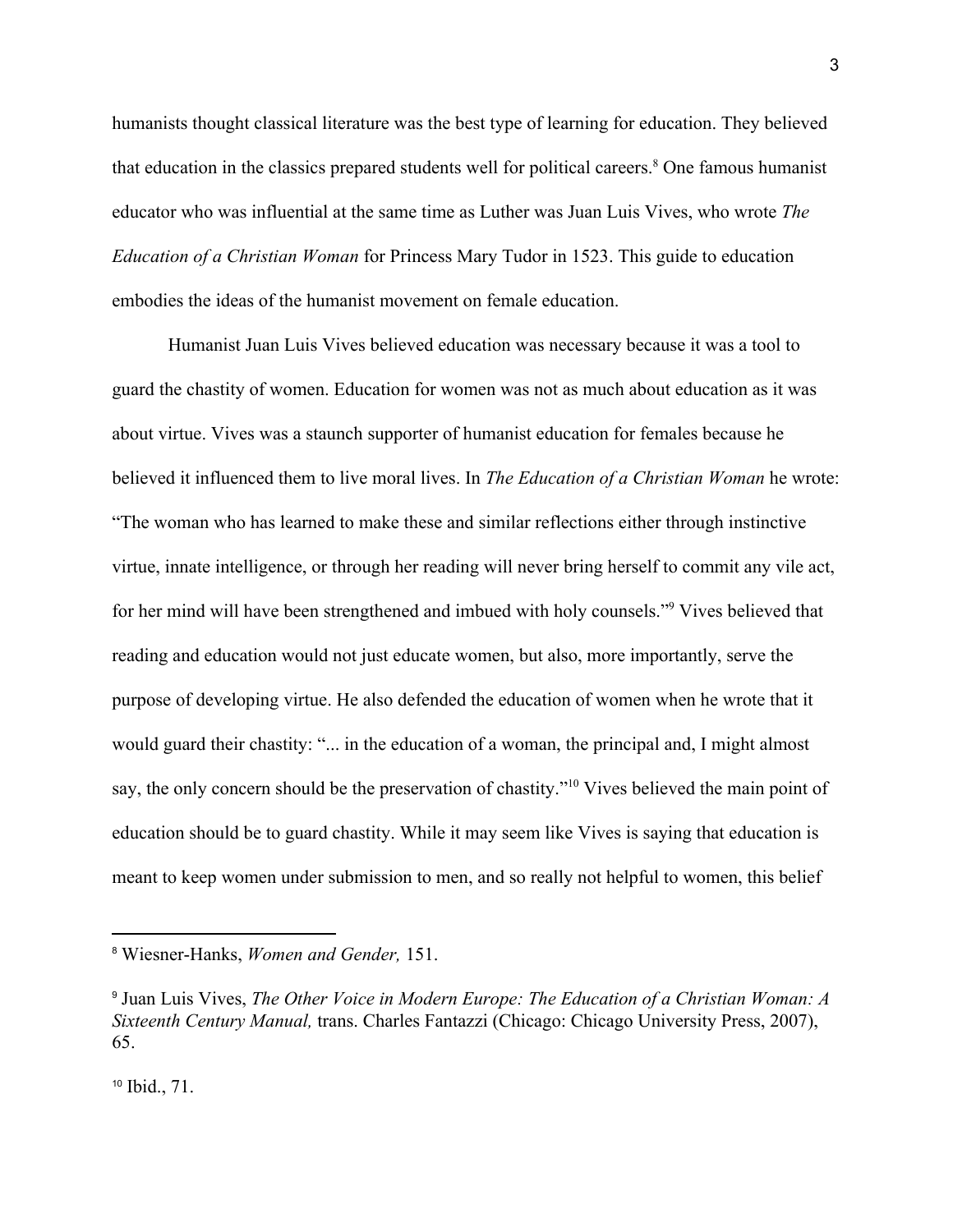was actually significant. In fact, his beliefs were a positive and transformative contribution to women's education. Victoria Mondelli analyzes the views of humanists like Vives on women's education through their actual writings in her dissertation. She says that Vives' ideas about women were actually a positive contribution because by writing that education protects chastity, he opened the doors to education for many women.

Their (humanist writers) proposals for slow and steady evolution... spread a positive opinion about the benefits of women's education... We can credit their work as a bridge which carried the humanist educational program to the wider human population. By bringing the new learning to women, and sanctioning their pursuit of advanced studies, these three men gave the often called "weaker sex" a powerful tool to strengthen their positions. In short time, not only was private education accepted, but schooling for girls was established<sup>11</sup>

Mondelli analyzes humanists' ideas within the context of the early 1500s, when it was revolutionary to believe that women were capable of advanced learning and that doing so would help to guard their chastity. This argument shows the revolutionary nature of humanist ideas about female education, and how they were used to counter the misogynistic ideas of the medieval era. In fact, Vives' ideas were almost innovative. As mentioned earlier, most men believed that educating women would mean that they would lose their chastity, so it would be dangerous to educate them. By creating an educational system that was solely meant to preserve the chastity of women, Vives was able to convince the men of the time of the value of educating women. Instead of education being a danger to women, it protected them. Mondelli even writes that Vives "met the challenge of chastity head on and squarely defeated it."<sup>12</sup>

<sup>11</sup> Mondelli, *Female Learning,* 135.

<sup>12</sup> Ibid., 122.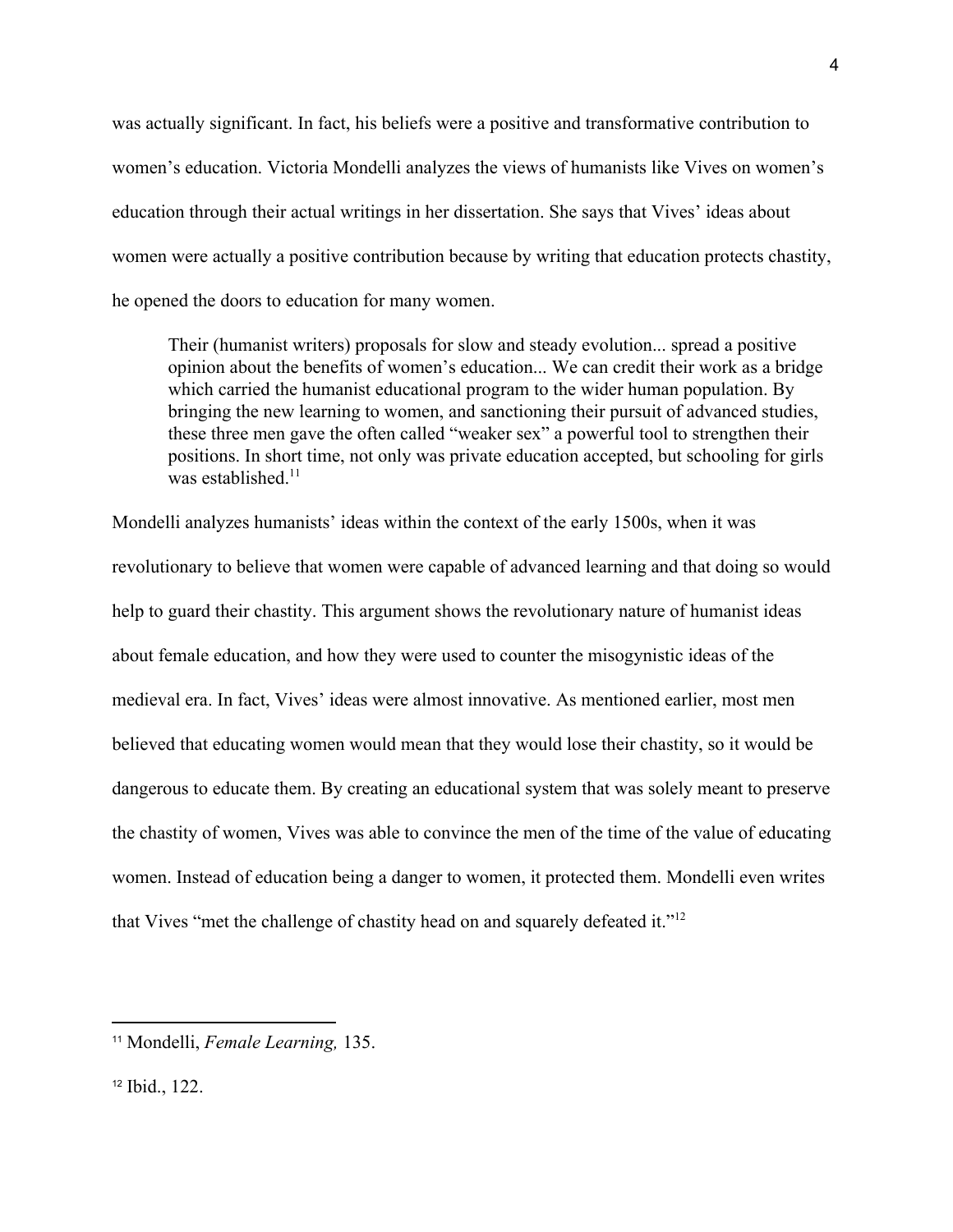As opposed to Vives, whose sole motive for educating women was to preserve their virtue, Luther felt so strongly that everyone deserved to be biblically educated for their salvation that his writings, now compiled into many volumes called *Luther's Works,* advocated for biblical, and there, basic education for all women. Because Luther believed in a "priesthood of all believers" who were responsible for their own salvations and could understand it for themselves, he believed it was important for all Christians to read the Bible. This led to his call to civil authorities to educate children publicly. In one of *Luther's Works*, he wrote, "I believe also that among outward sins none so heavily burdens the world in the sight of God nor deserves such severe punishment as the sin we commit against our children by not giving them an education."<sup>13</sup> Luther believed that not educating children was a sin. If children were not educated and did not learn to read or write, they could not have read the Bible. Luther tried to make Protestants move away from just relying on priests to teach them about God and instead to learn about Him themselves. If everyone was responsible for their own salvation, that meant that reading the Bible was of utmost importance.

Luther felt so strongly that all people needed knowledge of the Scripture so they could understand their salvation that he called for the education of all children, not just of boys:

Above all, in schools of all kinds the chief and most common lesson should be the Scriptures, and for young boys the Gospel; and would to God each town had also a girls' school, in which girls might be taught the Gospel for an hour daily, either in German or Latin... Should not every Christian be expected by his ninth or tenth year to know all the holy Gospels, containing as they do his very name and life?<sup>14</sup>

<sup>13</sup> Martin Luther, *To the Councilmen in All Cities in Germany* (1524), http://media.sabda.org/alkitab-8/LIBRARY/LUT\_WRK.PDF.

<sup>14</sup> Luther, *Address to the Christian Nobility of the German Nation Respecting the Reformation of the Christian Estate,* trans. C.A. Bucheim (1520), http://sourcebooks.fordham.edu/mod/luther-nobility.asp.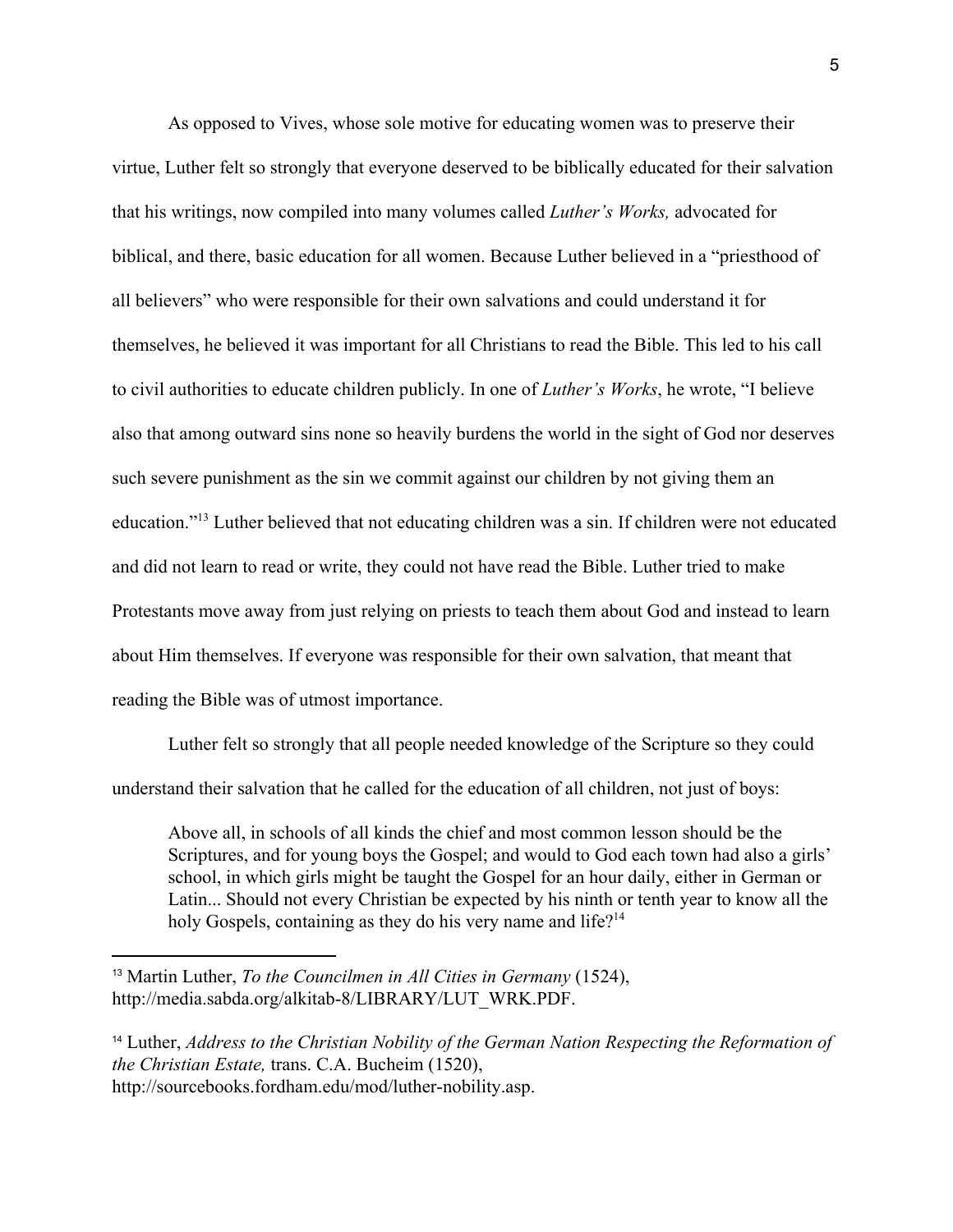At the time, almost no girls were educated unless they were nobility, but Luther broke with the culture at the time and was adamant about the necessity of educating all Christians, both male and female. However, though his ideas were quite revolutionary, Luther didn't completely reject all cultural ideas towards women. Luther and other Protestant theologians still believed women had been subordinate to men since creation, and that "marriage was a woman's highest calling."<sup>15</sup> He demonstrated this view by saying: "Women are created for no other purpose than to serve men and be their helpers. If women grow weary or even die while bearing children that doesn't harm anything. Let them bear children to death; they are created for that."<sup>16</sup> It would seem like Luther wouldn't advocate for the education of women if all they were meant for was domestic work. However, as mentioned earlier, Luther believed that all women were responsible for their own salvations, so knowing the Bible and how to read it was very important. In addition, Luther also wanted to create virtuous Christian housewives through education who could pass on their knowledge of God to their children. He believed that education would accomplish that:

This one consideration alone would be sufficient to justify the establishment everywhere of the very best schools for both boys and girls, namely, that in order to maintain its temporal estate outwardly the world must have good and capable men and women, men able to rule over land and people, women able to manage the household and train children and servants aright.<sup>17</sup>

<sup>17</sup> Luther, *Luther's Works Vol. 15,* (1524), quoted in Larry D. Mansch and Curtis Peters, *Martin Luther: The Life and Lessons,* (North Carolina: McFarland & Company, 2016), https://books.google.com/books?id=HU8zDAAAQBAJ&printsec=frontcover&dq=martin+luther

<sup>15</sup> Wiesner-Hanks, *Women and Gender,* 32.

<sup>16</sup> Luther, *Sammtliche Werke,* (Erlangen and Frankfurt, 1826-57), vol. 20; 84, quoted in Merry E. Wiesner-Hanks, *Women and Gender in Early Modern Europe* (New York, NY: Cambridge University Press, 2008), 17.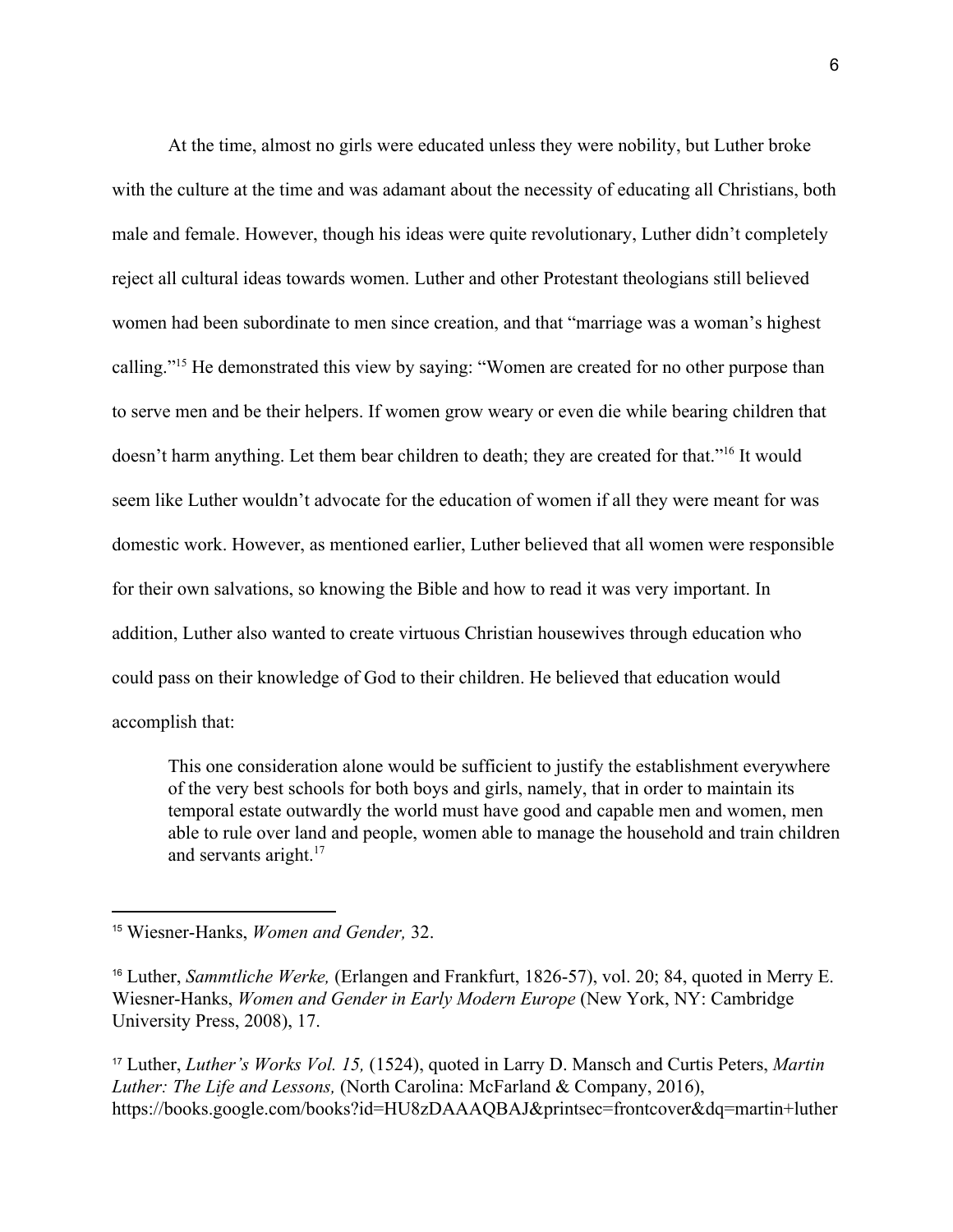Luther believed that education could be an asset to creating good Protestant housewives who would also raise the next generation of Christians. By teaching and memorizing the Bible and catechism at school while learning to read and write, girls were prepared for their roles as mothers. They could learn to live virtuously as women, as well as learn correct theology to pass on to their households. So, Luther believed that educating women not only helped their own salvations, but also helped their future children and the rest of their households to learn about God. While Luther's reasoning for educating females partially aligned with Vives' idea of education preserving chastity and developing women morally, that was not his sole reasoning behind advocating for women's education. By adding religious necessity to it, Luther made women's education even more of a priority.

In Kirsi Stjerna's book *Women and the Reformation,* she characterizes what the typical education of a Protestant female would look like after Luther. Stjerna writes:

During the sixteenth to eighteenth centuries in particular, primary education of girls was mostly moral education, geared to providing basic reading skills, and occasionally including vocational training. The value of educating women was not considered to be in developing the mind of the individual but rather in ensuring the moral character of future mothers and wives, those fulfilling the noblest calling for all Protestant girls.<sup>18</sup>

After Luther, the main goal of Protestant education was to make moral mothers and wives out of girls who could teach their children and manage their servants to be the same. However, as

<sup>+</sup>the+life+and+lessons&hl=en&sa=X&ved=0ahUKEwjVx\_LG-KfQAhVS5GMKHXoqCr8Q6A EIHDAA#v=onepage&q=martin%20luther%20the%life%20and%20lessons&f=false.

<sup>18</sup> Kirsi Stjerna, *Women and the Reformation* (New Jersey: Wiley-Blackwell, 2008), 44.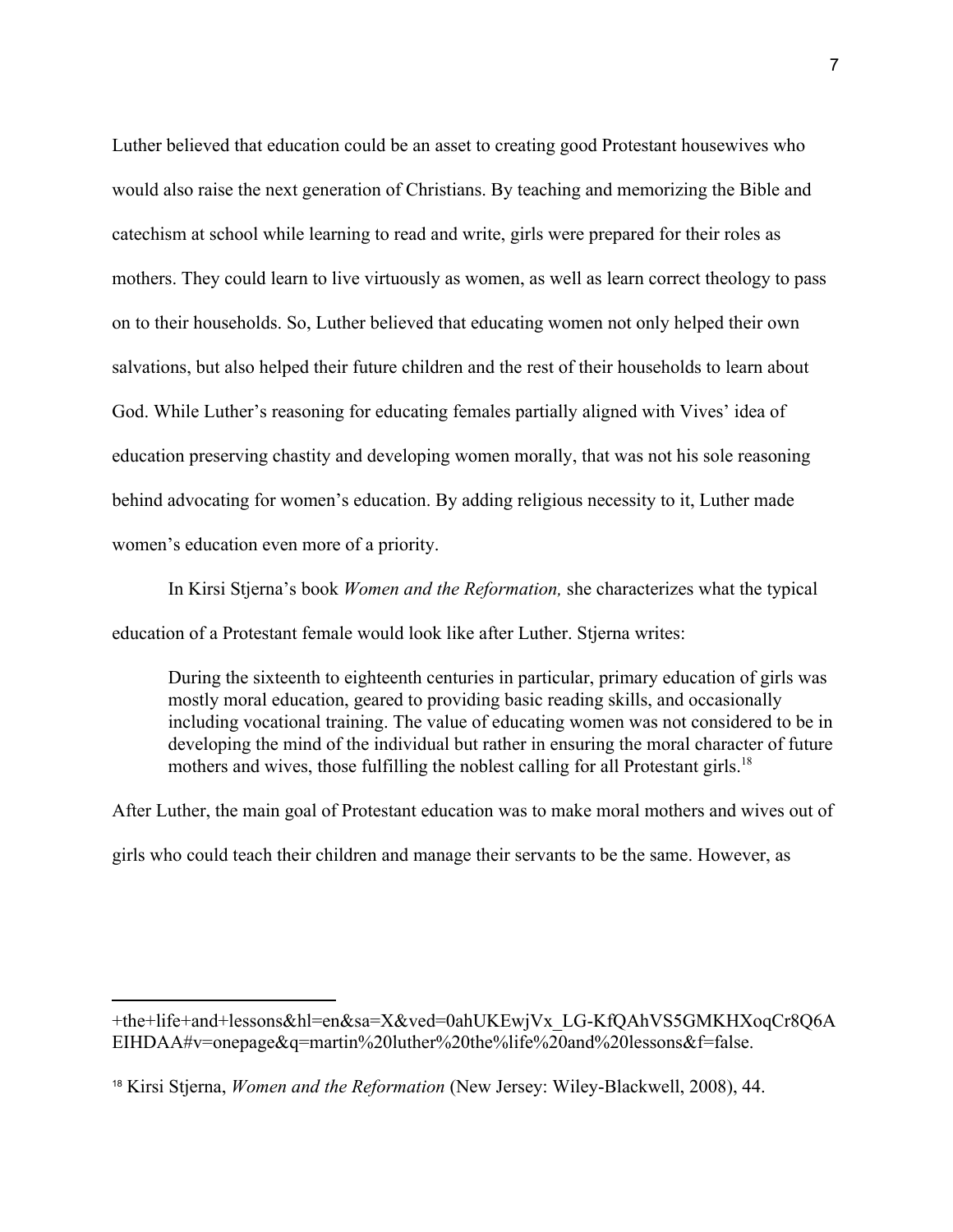Stjerna points out, this meant females rarely received advanced educations, since the only purpose of educating females was to create a basic standard of virtue and religion.<sup>19</sup>

Sharon Michalove also argues in her essay that by educating the women of Luther's time practically so they could manage their households, women gained power in society. Some scholars say that by limiting women to the domestic sphere, the education of women had no meaning, since they had no influence in society to use their knowledge. However, Michalove writes, "The practical rather than theoretical basis that seems to be inherent... about education meant that the training... women received had to suit them for the obligations that society would impose... The skills imparted would enable a woman to manage her own household when she married, giving her the opportunity to exert power and influence within her society."<sup>20</sup> Through their education about how to manage their households successfully, women were able to "exert power and influence" in their society.

Because of Luther's beliefs that all people needed to read the Bible, he made the education of women a religious issue. Not only would education help the salvations of women, but also the future generations raised by their religiously educated mothers. By calling for the education of women for spiritual reasons, he made education a priority, setting the stage for the opening of public schools. While Vives proposed a more complex education for women based in the classics, including literature, Latin, and philosophy, for the most part, it was only available to noblewomen. But, because he called for the education of women for religious reasons, Luther

<sup>19</sup> Kirsi Stjerna, *Women and the Reformation,* 44.

<sup>20</sup>Sharon D. Michalove, "Equal in Opportunity? The Education of Aristocratic Women 1450-1540," in *Women's Education in Early Modern Europe: A History 1500 to 1800,* ed. Barbara Whitehead (London: Routledge, 2012), 69-70.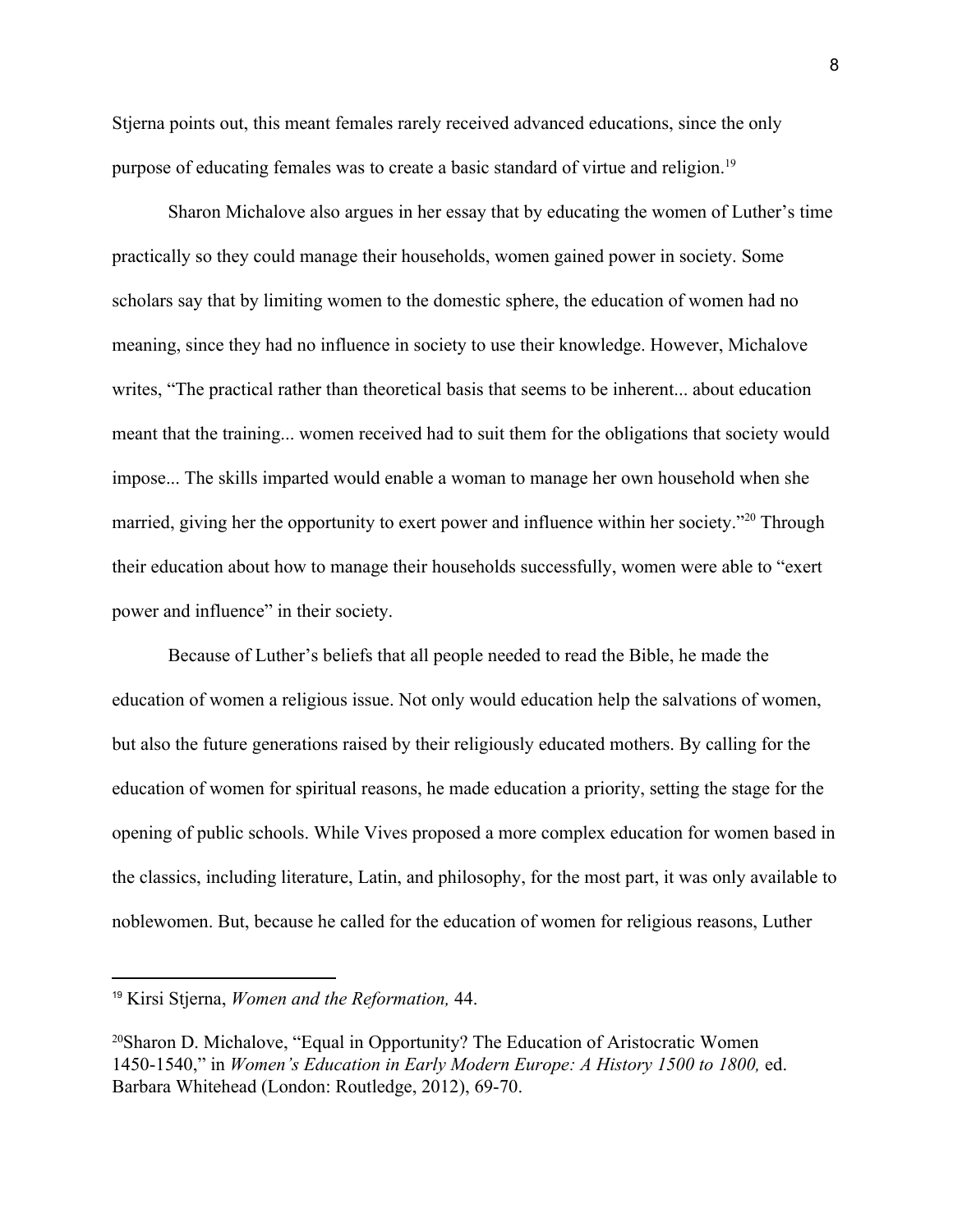gave a reason for Protestant men to educate every woman, even if it was at a more basic level initially. Luther made education accessible to more women because of the religious justification of it, which contributed more to the spread of women's education later. By making education into a religious necessity, Luther inadvertently gave women the start to obtain more opportunity in society through their education. Lowell Green points this out in his article, writing that Luther's theology made it so later "evangelical successors converted it (education) from an elite to a popular movement... so that the movement became part of the life of every Protestant community."<sup>21</sup> Green argues that Luther's belief that all believers need an education allowed for the spread of public education for everyone of every class, including girls. While humanists did advocate for women's education, and helped to counter the misogynistic ideas about women of the middle ages, Luther's beliefs had a wider impact on the spread of education to more women because of their religious base.

While many agree that the educational advances for women made under Luther and the humanists benefitted women, some scholars argue that their ideas are sexist and only had the appearance of helping women. Joan Kelly, one of the first feminist scholars from the 1980s, argues that while women were able to receive an education, that doesn't mean they were starting to become equal with men. In fact, she argues that the humanist view of education hindered women's equality at the time. "This development... spelled a further decline in the lady's influence over courtly society. It placed her... under male cultural authority... Now her brothers' tutors shaped her outlook, male educators who, as humanists, suppressed romance and chivalry

<sup>21</sup> Lowell Green, "The Education of Women in the Reformation," *History of Education Quarterly* 19, no. 1 (Spring, 1979): 96.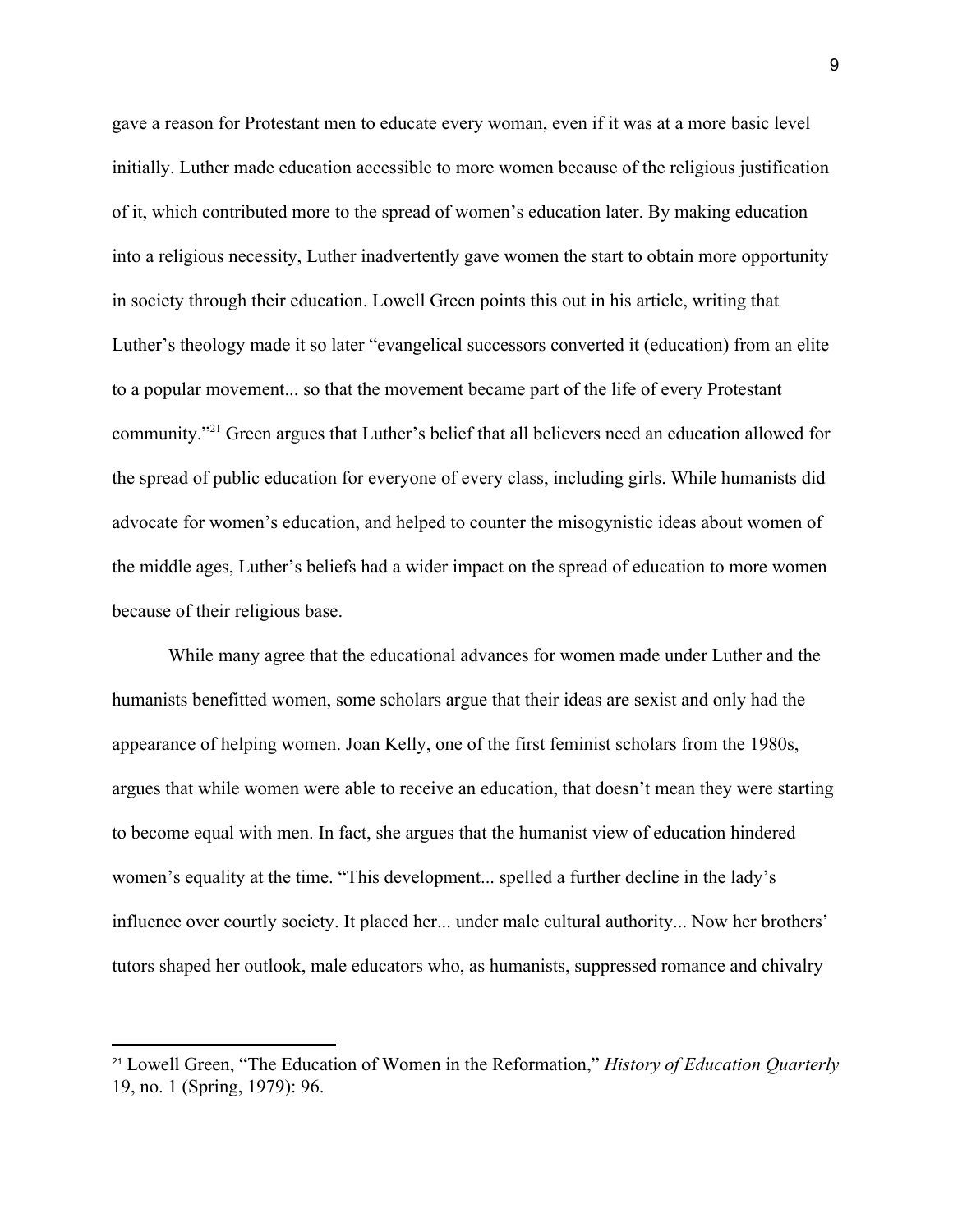to further classical culture, with all its patriarchal and misogynous bias." $22$  According to Kelly, instead of being taught by noble women, daughters of the nobility were now taught by males, who passed on their misogynistic views to their female pupils. Similarly, A.D. Cousins argues in his article that scholars should be careful of the extent that they say women benefitted from humanism. He explains that while humanists did argue for more classical education of women, it did not benefit many women over time. Since the primary role of a woman at the time was as a wife and mother, he argues that a woman's education ultimately advanced "not the common weal, but the domestic, not the public, but the private good."<sup>23</sup> Ultimately, Cousins believes that humanist arguments about how and why women should be educated were the writers' own "myths" that "contributed to the advocacy of female education but did so ambiguously at best."<sup>24</sup> Cousins makes the point that if humanists advocated for the advanced education of women, yet wanted to restrict them to the domestic sphere, then there really was not much improvement to their lives. Their education served no purpose outside the home. However, Cousin's argument lessens the real advances that sixteenth century humanists made for women's education. Through the lens of modern times, their arguments could be seen as "ambiguous" towards the support of women's education, but in the 1500s, they were innovative and revolutionary, as said by Mondelli in her dissertation, quoted earlier in this paper. Cousins' argument that by limiting women to the domestic sphere, they have no impact on society is also refuted by Michalove

<sup>24</sup> Ibid, 230.

<sup>22</sup> Joan Kelly, "Did Women Have a Renaissance?" in *Women, History, and Theory: The Essays of Joan Kelly* (Chicago: University of Chicago Press, 1984), 35.

<sup>23</sup> A.D. Cousins, "Humanism, Female Education, and Myth: Erasmus, Vives, and More's 'To Candidus,'" *Journal of the History of Ideas,* 68, no. 2 (April 2004): 229.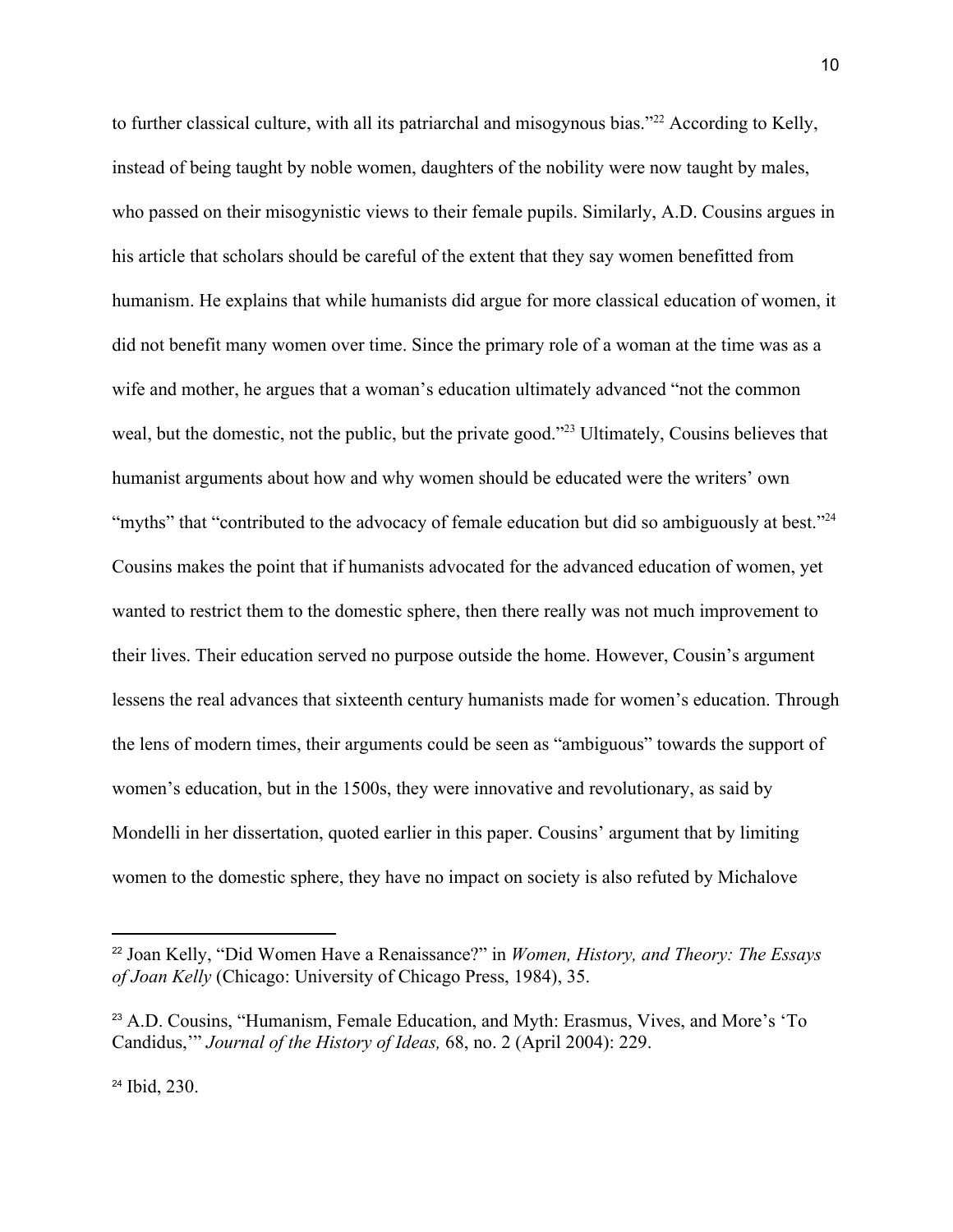earlier in this paper, who says that by learning to manage their estates successfully, women were able to "exert power and influence" in their society.<sup>25</sup>

While both humanists and Luther confronted the misogynistic ideas about women of the 1500s in support of girls' education, Luther separated himself from humanists by suggesting that both women and men deserved to be biblically educated for their salvation out of spiritual necessity, thus advocating for the basic education of women and laying a positive groundwork for the future spread of women's education. Historians seem to agree that both Luther's and humanists' views on women's education helped to advance the education of women. Though there is some debate about to what degree changes in education actually helped women, it is obvious that Luther's theological view of the necessity of educating all women laid a foundation for the expansion of widespread education rights for women. While both Luther and humanists both believed the primary roles of women were as mothers and wives, they inadvertently gave them the start to obtain more opportunity in society through education. More research is needed to learn the actual effects of these educational beliefs, such as the educational programs that were available to females at the time, to see how well the beliefs of Luther and humanists were actually implemented. Further research will show how much the writings of these influential people actually influenced the development of women's education, and whether it happened the way they wanted.

<sup>25</sup> Michalove, "Equal in Opportunity?," 69-70.